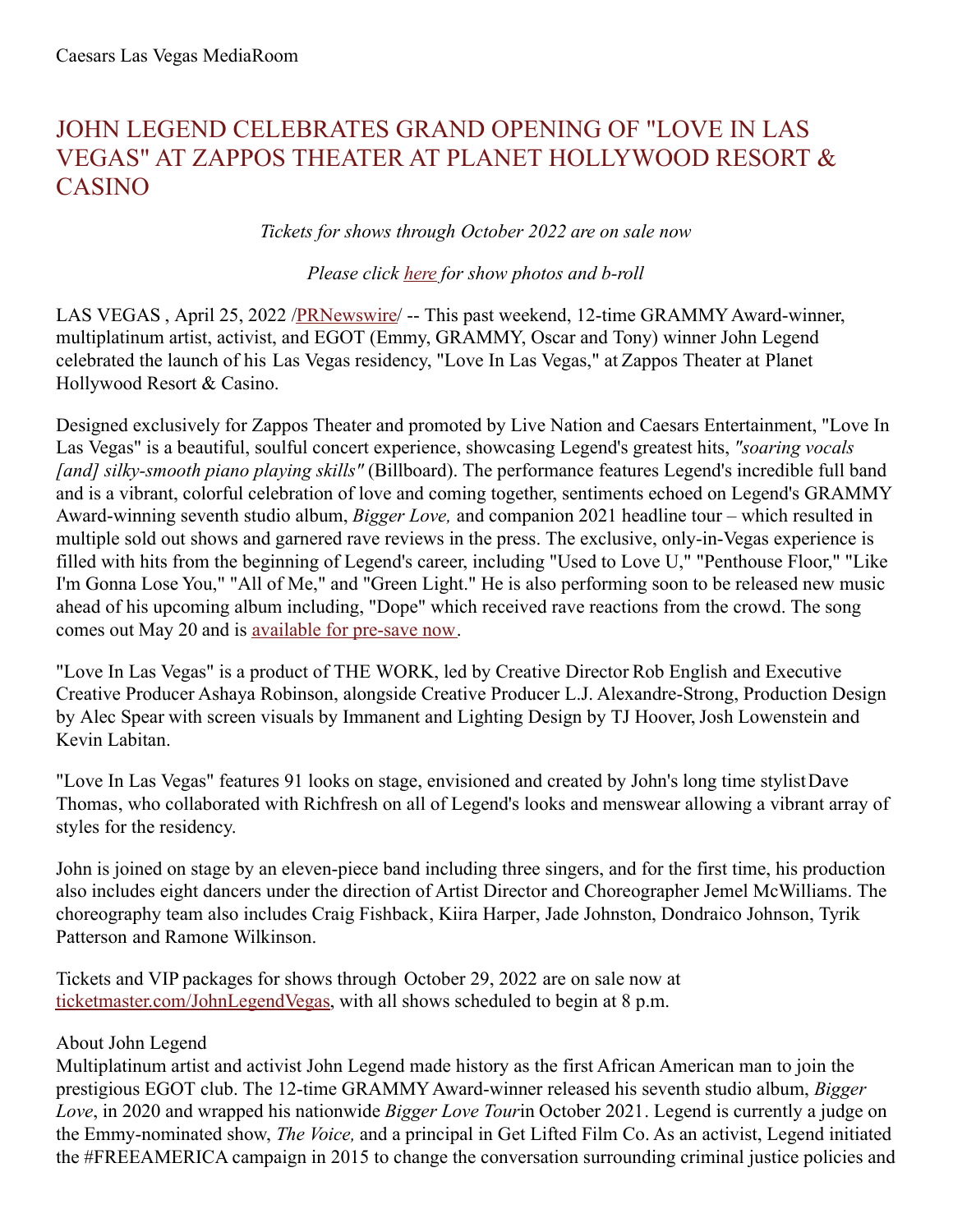to end mass incarceration.

### About Live Nation Las Vegas

Live Nation Entertainment (NYSE: LYV) is the world's leading live entertainment company comprised of global market leaders: Ticketmaster, Live Nation Concerts, and Live Nation Sponsorship. Live Nation Las Vegas produces residency shows from Sting, Keith Urban and Rod Stewart at The Colosseum at Caesars Palace; Usher, Lady Gaga, Aerosmith and Bruno Mars at Dolby Live at Park MGM; Anita Baker, FOREIGNER, STYX and Chicago at The Venetian Theatre at The Venetian Resort Las Vegas; John Legend, Miranda Lambert, The Doobie Brothers, Shania Twain and Scorpions at Zappos Theater at Planet Hollywood Resort & Casino; and Santana at House of Blues. Live Nation Las Vegas also brings other world-famous artists to many of the city's other premier concert venues including Allegiant Stadium, T-Mobile Arena, MGM Grand Garden Arena, Michelob ULTRAArena, Downtown Las Vegas Events Center and more. For additional information, visit [www.livenationentertainment.com](https://c212.net/c/link/?t=0&l=en&o=3514280-1&h=1113106613&u=https%3A%2F%2Furldefense.com%2Fv3%2F__http%3A%2Flink.mediaoutreach.meltwater.com%2Fls%2Fclick%3Fupn%3DPbjIqWsNhFH50douPoqcSuPTD7YmW9KA7gfQz9nkKKvZYcXjACn3dsFwbhtC2ByGUCyKvZPDQsK-2FJ22oARlurThd0BZQmTWgup8UlY2KxA-2BXbEq-2FdJaTCM4U2rVZCnThkJTCXuLiBboIL18A3-2FraCFy7mvw9eS-2F7e59I2lUtnzYhZRV02-2BP9DiKySmBsq0o7CWufoPNsul0Xn0nmnL40sPo9k7h-2Bqkj4rSoiWkxO2UwDi6BcSPi1aLaB9aiw5jtZnz09Rb8JbLjV8HVnUBo99MHD7BkpN-2B-2F-2FzhJsINV-2BswyxU9hpxziWB9NcIobDH7xCcTEcq1Dw-2BYxrCbJtcn3qQi2JTWZDY3TvkIhDYhdk3To11PFhX63SaU-2FbVrrs9dgf-2FMFSuGJ9WEPD0Tr2gwoHdOZ4dUHY48PXsS-2FwGA52-2BdPruJz6l6mK0gi5nIZL6LbTq-2Bk2UChciNXKNxs4L7aUhRNDMExunyAXeJ46rUpIw4wymUDHt-2FU6xDa2bzoJxvuwSYO1eCwkmJM48iFdZYG71wIAAid2-2FSNgc26TEUOIjABukXiStqAXUv3b6C6Kn9odO-2BNYPUFi-2FFbjFXLwuHsJujqs6AQ-2BK9GjO5FAMWGBB4tLOGIUsp6J79pT2hyR9XoC6Ypt74cMCW-2BAN3S1mgARIHKL9gEHFipv4JbbRE0QEztQUwWze-2FmvoSRw17bTiiXVe2b2lQxBcN2-2FxybFpWvkAXXHR4E3qEi2qyOdzEQRvDc5fJNHpkQhsY5NWck231eavBf4IBhaJl-2Bc8jniSVZIhTaiaDJ8Uz6LuCcLXgd5ZSNUj-2Bb5sycfx4ebCW-2FziB5UXjmcgdg-2FjOwMD5Om-2FfnTZF6cbLqBArFgayPEwDuRpuTV7svQJGJVh2Tf80xniXoXR1L0ytXW7EPHeYrKmKQX9GtrvOL-2FtV8SbhgniJPsU7SbRdSqgf6MMtRYVrMVuLKTq5vtR9hD-2FANdy3K-2BnbpZBt3kFv4B12lzRuYhQS7sekyU40Rej6xWT7PeZrqCpKYs4opwLZpU2HBqzEMrPWZc9-2F0mXSQ2HxIWjbladkqksaZ4-2BJi72HQSlLkdpXQz8TXc4Y0th8liPGB1U0MSSxHJlQ8ejjk9Jn5aFka-2BWAZy6l-2BEkJAw8Vty4-2BD-2BAPQRXLBLr-2B1C9sqqU6n6nH81NsJNMmO0s6anv6BztzfTrBKvnr4rxKhPpRPraDgKSntDB6oPyhkF0qqzLls9hLit0DrX8y9Wblds9HmbySs8MLDWh9iPxHWuALG4lTGRGRcQxpGs-2BWAPpMxljEVwgx87IxjM-2B9A1Qe9z4pEaVztkcLbrnmIdyENeqO2Po5UTu0Zpidwp93BmgtgXNXgMyupuOet-2BxU7AEgbz5tXq-2BoA4UA9odm8RLtwN7zZGpvkGqFn4e546piZT9X5mr3H-2BM-2FulXkKHz7RiWYMppRgJrztnIps89QnWkhxTV9TI2nduTJG6YLuoj5lLej3aLnXtJCSb9tKqscWEyb6HbPVDQsk0iVC-2FaMpeLE-2FjmmP4ak93L8OUDvgM1vFPcPg-2FvHN6Fk424WRuK55KpAdEuWVldWCruYLkqC2tXfcBK2lIGX0PjMGuZoqZaP-2FHkXt-2BWqBg3x-2FIM9AHzJ5E-2FxvL6jbKXYTvu5QKrf1jc3DA5sh5dYF9DsKPi2pkDzgt-2F0ynCVDyr-2B9GxQN1lzJP8U2Dgg6Syfr-2FtEGXdRxC0WnaEOEoddsGyYIQuOhIrCgg3ZvzpdpyQf2ECfJyaYbpUcIzlHN7ISL9Yl4-2FzRpNxa7LkGrnuyeHOdMUxAV53ZHcdDJwMrQ1eqx4YjT8PYYTeAu5zmlut8-2F-2BFQE62sh0iFTOP7Aa-2FZUa&a=www.livenationentertainment.com). Find Live Nation Las Vegas on [Facebook](https://c212.net/c/link/?t=0&l=en&o=3514280-1&h=2900767149&u=https%3A%2F%2Furldefense.com%2Fv3%2F__http%3A%2Flink.mediaoutreach.meltwater.com%2Fls%2Fclick%3Fupn%3DPbjIqWsNhFH50douPoqcSuPTD7YmW9KA7gfQz9nkKKvZYcXjACn3dsFwbhtC2ByGUCyKvZPDQsK-2FJ22oARlurThd0BZQmTWgup8UlY2KxA-2BXbEq-2FdJaTCM4U2rVZCnThkJTCXuLiBboIL18A3-2FraCFy7mvw9eS-2F7e59I2lUtnzYhZRV02-2BP9DiKySmBsq0o7CWufoPNsul0Xn0nmnL40sPo9k7h-2Bqkj4rSoiWkxO2UwDi6BcSPi1aLaB9aiw5jtZnz09Rb8JbLjV8HVnUBo99MHD7BkpN-2B-2F-2FzhJsINV-2BswyxU9hpxziWB9NcIobDH7xCcTEcq1Dw-2BYxrCbJtcn3qQm1jRvTIwDkMuSP6lHE4FC26LsGc08xcON5KXCXr5EPCjYlgyesrRXZga39zyGFXjHAOFAqW5gqRXq3An6izZM1irbwXKeC0tG-2FwyEhDmQ6bL0jnyNsyQep-2B3esrGWc7isAM3PKwWZkUvj-2FiBZK-2Bg3S8-2FtLEwxoiopqVq4tmGPlKhfreW-2FFGo0-2BOMXnmTtiuZCZ6yZk7z8aFuhw-2BBvqbpfEJMZTSVKhXFv-2BAU-2FYUze7Y0A0mh7fFqC-2Fw68OxovoKKTSrXUCY-2FCVbQl-2FBV7-2BA4ZufDt34HGWL7rDLKtJE1ejFmtJcBacItPBO9mofNEY8-2BuMLMBgUq4eKdBebvYKcMdufOGBld4hW-2F-2BJqyEx9iSBXH9ejyRgz6pcYvJ0uuY3OpgvZ32CK1v2y7rYTvjpvbcXBsmoUn6T60rg-2FLn9NZ-2Bw5Vh5gbgG4bUOKGGzJ4i4wPP6eDlgvm-2BMv45ZWyJy2DZI-2B8iin21ltIRydCVNhSGA91pN0idokGnez6nOws-2FZLC0pGN75jttExjg1A-2BTRulT450KFBQGZVV8ypxK6jI8T4SePj-2F9NJFjWKuA-2BE6B1aILsNd0sJ7pHUALyY6BR-2Fi1O7-2FL9zbRi7gIGuYLl3pT9feZ4-2FiP0N-2Fj09njq4oIPAZxAZGSCom2-2FJfWKNpcO9PzaSL0xflrj6lFScbbPsNvyqWN9tuaFHZXI0K2lxkcwTQpgWcXss7wO7fTw3mNZvZQ49zjPY2E7PK15KMus1ZJseAtCp8t3TchTA-2BkE5LpXgk4KcWoc6psS3AGmSoAU65JsdTxrli1eHrQt-2B5qHes2N2rCHuE5vZkbK3ewgsViwFhhjsz-2BLoCQGLRMTGllO2ZLkoxCDOwFx6EoVsPpr-2BTmJEAdRkwSEyG9oUpcrYy1j0I-2Fr2nc6pBi307rRXPDnZ0ZJDX3U3AD887m-2BEVRlhXRQqS73BHACkC5ZA4K0mdSeJeMyXSDYmqPFkxyxaDTsm1lOCMqUXfqEJqZbmw4BYCBnqwkanCZOr0lp7afu0nRS85grMVZJe0R7GMTCahvvngpw9mozmyPZbkscfv7bnmU90t-2BuUmMDw-2BUxIuW5SFfuldnTPPVNxizWuA76x88U-2BcUqeRqmFnDEufC-2BKzKyNdmn-2FxkENr7lBVTIbp7JcXmrwwPyJCYezlgyv9npmgpffZTp3TDDvQ-2BPR-2BAxoy9Ixv8ep0V5qwcT6Y7oSfyUGi9-2F-2FKqkL8EzQIJ2nngIp9G2BsgIly-2Bdx-2BVqdYsBCKMvMkTC0zFEF0pEIa4PnoLDPAZGgeoWqBsLI-2FF1zuq8KtOXXxCvpgxCThZx17lHK8zOlbKTBAf6Au-2FCKf0TjJH154SuJheT0tHCQeYTudnGAH8oNokVwhyqtxmarFLkERWpDppVTNsYhNzFxJ2J3pJ1ip1eLVjUl8CReQEHRCJxolcr0hGDZ3GvstQjDZt8oSZx9Q3gpHql-2FxVL6jhIqlXMoWiufCC1qE5rrJfkoMK-2FgTyRlMs5MCrpkic&a=Facebook), [Instagram](https://c212.net/c/link/?t=0&l=en&o=3514280-1&h=3790720610&u=https%3A%2F%2Furldefense.com%2Fv3%2F__http%3A%2Flink.mediaoutreach.meltwater.com%2Fls%2Fclick%3Fupn%3DPbjIqWsNhFH50douPoqcSuPTD7YmW9KA7gfQz9nkKKvZYcXjACn3dsFwbhtC2ByGUCyKvZPDQsK-2FJ22oARlurThd0BZQmTWgup8UlY2KxA-2BXbEq-2FdJaTCM4U2rVZCnThkJTCXuLiBboIL18A3-2FraCFy7mvw9eS-2F7e59I2lUtnzYhZRV02-2BP9DiKySmBsq0o7CWufoPNsul0Xn0nmnL40sPo9k7h-2Bqkj4rSoiWkxO2UwDi6BcSPi1aLaB9aiw5jtZnz09Rb8JbLjV8HVnUBo99MHD7BkpN-2B-2F-2FzhJsINV-2BswyxU9hpxziWB9NcIobDH7xCcTEcq1Dw-2BYxrCbJtcn3qQjIWm44p9GIRYFw0bBkh-2FbVs5-2BrXFvK23BgRXI1uQwVJuapVjpnjRr8VTcjD1xh42hAcrVEg-2BikNVuXk5ZKTOCbsxqlfTTzAvA4UkvUsykzqqDx92dWx98p8pA3CrnuPZ3yBXlCtgLjfL-2BRs-2BcjnEq3L06jbsm6slo0ZRgzMoeZFpnNIb4XA4Wnvtai7fG7q9ka1R8cYNFF62Rwm2ZrZwRUawi411WljcQCBC65zvcGwBImuVydySXlSa2mDbb1jm-2BAMs6NZa65ugobrLIulIzlgg6WNZqmAqjuiIBeLKOFdpOyhBqyDnmY2oXh6cbT-2B6N9HVEMYspyMoTvGiA5osLPA5Fnd-2BxlnwK5WQL9utN68ThCBtdOObXXmjX4fXBVLP9yfJrdCJ-2FXHvWFDCUi-2Fj18kCiUKUeFD5UmJ7UPvJd1xhjrOqCtmE-2BN4Q9MjH0N0gPVoR9olFCh69mUB1uTrRNutKKA4wnYv3vr6SkHum0Z5jq93zhUOM6aAgtlugLteuT-2B7s9KPEcAIl-2FSGNBlIMtYJ6zTM3deTyvBdX0w-2FCZdwcCk96NJ1kme07WzJ7vlfn9cgoFUXer-2FQY0QCSAjxElDu5DwU2WYgfbAmL1S-2B5a5yhwkWdtABJqom74cLUiewUyRsZSEtX6F4BgtOb8JkLE1ywzhkOMxdsXaI3DZLjo-2Fc-2BZBCZ0J0sNpKA7fFytyAtZvmGkv4lRTM5Ec6J2e9Cds8j-2FfGL980QkRwUClj9VDskSj3VRHQRsi-2BbnrjtSsVc8TmunU-2BH7-2BFw4xOz9BuI0JB-2Fj4n2ebQcu6cbnxr80x1aDgSxwkpyVWUHXxs8lCoZUbGyfL2XLR-2BJn1tyC-2BfhLYSCut-2FQv8tMxNcwpztvjnb8sfEJeqkgbwV8RqDPNlEkxAP0wcZmyk3V9aA3F60ukNdRd2d97ptU2O9ivbR2hq-2FSGk2IZEZhllcNRHGHP-2FCTvyG7ZpYMLq8auo-2B1egHI1zvSWZlw5bXigzGvurI5WibV4OgiOa5RGCsPpcy9Kbab6qyUn4rI-2B-2BZPf5fyLxDFVeCP9PEkE7Kf1uXC15WkvTzUkttPN9WoSt-2BvSmTJa6BXWjt-2Fg62A0cPSY-2BZLrNOezihGxfnupK8KYp1BILRaB-2F0ToAcqtU091OvhF627WdCj0uZFtKxBOijUGLJDm0sznSL5sZLdkndP8PjOQO8tyFz3LVGmqpFOLLJ0eD3gREpGiiGE-2BlFX6kGx7yRDDpG767W4-2F2PkCrDPS7J6NM9dS8v2jjns1hteOHlgaarxSrrJiERYaZj1t-2B8DboWveXyw0w7UBsmkja6IebzzBLkS1gtqB7OLhAGXLeRWT7-2Bqkhkqfeyz3JKs2k6hKOy4jLD3S37p0kP1sH6-2FdKKYjIlEXZ39XI5-2FLzMM47K5GUIUsOx0nd5G3fWZWfTIad7CD67ix218J3vXpidmAK08340ioEKkBtszVBVwicZ1xhRamsRssb-2Frb8OOncOK55SoC9s2BVum8Z5rFOicJl96pJp01zs1Eiu&a=Instagram) and follow us on [Twitter](https://c212.net/c/link/?t=0&l=en&o=3514280-1&h=2522111036&u=https%3A%2F%2Furldefense.com%2Fv3%2F__http%3A%2Flink.mediaoutreach.meltwater.com%2Fls%2Fclick%3Fupn%3DPbjIqWsNhFH50douPoqcSuPTD7YmW9KA7gfQz9nkKKvZYcXjACn3dsFwbhtC2ByGUCyKvZPDQsK-2FJ22oARlurThd0BZQmTWgup8UlY2KxA-2BXbEq-2FdJaTCM4U2rVZCnThkJTCXuLiBboIL18A3-2FraCFy7mvw9eS-2F7e59I2lUtnzYhZRV02-2BP9DiKySmBsq0o7CWufoPNsul0Xn0nmnL40sPo9k7h-2Bqkj4rSoiWkxO2UwDi6BcSPi1aLaB9aiw5jtZnz09Rb8JbLjV8HVnUBo99MHD7BkpN-2B-2F-2FzhJsINV-2BswyxU9hpxziWB9NcIobDH7xCcTEcq1Dw-2BYxrCbJtcn3qQnJOhWwBeYBuGKDtSHrgMa9LPjZ9xS173Iz7g5ZCmziITVZN3m56uNbf1N16Liqgtyx1KbmMyK9JMV197-2B9CJ3HvSrSnDz8ajsNHD7pjrVzNf5flfuTi7xnIjcXOeLMiOB0Tt-2F-2BTXtwGFSmBCAV-2FoWw45r3U9fsIPsih1UPmzWJbnTE7Vk3wcRvwcDYAKBGhjBrmwt0nKisJ59ZFLTNc3AW2a-2FzzvI4Mm-2FnrBx-2FXWcwTE5xYHKZKbGfz1AY3Dko4cyApJ0AoAtuYSAnEXBsztB9hq3un6AC7Fkx-2BczoPfEBjHL9H-2BKOjv2ZRQi-2BXpdp1aWWxe55DlsusxMmZIV8amNVwOrSQvOSR9gRiGJOAgRGdHSyOMQ5GPrBWSBHDVLAkhuWWYDkVPG-2BlFXzOuX8-2F8L-2Few9w7Tg-2BarwHuKDluN-2F6QB3mL75zUSe43aRIv29gibl4sbLXN9-2BYQ2kTvw6OrK-2BCwueQt8KI2bDy7BCbq76qJfgZD7brxWCPQCT3H5wRIG4Lje-2F6Y4vQiyGPjIa8Qar-2FDHlhvcZ1uSekcLk7PKnAS-2Fa2thIo4We7nY4ccCxtWpdi-2BRh0A4Fn1cremHya1j54A1NF2b-2FPDYFw9lmV9BCB6tTAPY-2Bzm827EMZwT1CgblBi1tABg9H22lFPNMwlUGAB9FNX9nLWUa5LLsn-2BB9sixHL3katWW1Ps-2F7BZ-2Bp2nLg9etn9RjlR4-2Fsa-2FEunk2R7JumUVsnnASzbTbb11t4tI0zl1voN1NCRUjLuPatIpo-2BMyatK0eZ7aK1dn5Qa4mD2SDv03S2mNxjlo5LNdLbenKef6nohd8uWdKjU8xfO6gMBRXs5anXYwtVji2K6y3lawXdhXBr2gOpmffVKrEj3lCyBcgPJfESj3lqwDL7O5N2qFkk3xsgoZEgIAQIECMcDWgeUakWT7LBbCXGv79DiYeAJeCj9Z1lXTjfxYTuRh-2FfZhsHd4XOwwID4LyBP-2BPPyJIWeMmbZdFdVXaa-2BYZnsjdX7gTAmrKxiC2o12QU-2BqYccX-2BP-2F8XewafuQj9k8B6teYeuyYD0nbcCjuqtJIqi1mWb-2FDgw4iuIv4LAmQGGxdfybOFxMJC5Cjwn4ESiKghO6G3y-2Fqt-2Fzz-2FDPevxDXiZSmCZbXgAUUuUdj7YVob9OALdBVWOYqKxwEXLYg-2F263mYqTo4AeKp4lDgMMuoCO3LxgKJ7b3MeSa3Z0CKdNV4jaIo6ZjEltWQfGNwhUoPSDYzmVGLaysNO-2BzZTII6-2FHSEcCM7nJWSTgo5ahsGkg9lUSIWV0ACSC-2F6UVYg1rIsp32lYEulsRBqa2bF36uVl3oCx8sOK5UCHHwujiLPRux4ToQ37de8Y4jJMSOWtkJhmhaUEfKbyD1HIOCdqWbZ-2BlObaFHjnzp8S5aZxFdIryTBzk5itFsVzwVhZLgnQC81jvBCPodCZLi4O6pb1YJB6nKNat4W9xcrV-2FXyOfcKoRYHE7B6Lft-2FV4F0RSaDq7xoo2I478zso7TzTum9BuMumbm&a=Twitter).

## About Planet Hollywood Resort & Casino

Planet Hollywood Resort & Casino is the centerpiece of the famed Las Vegas Strip, with 2,500 beautifully redesigned guest rooms and [suites](https://c212.net/c/link/?t=0&l=en&o=3514280-1&h=3357098040&u=https%3A%2F%2Fwww.caesars.com%2Flas-vegas%2Fsuites%2F&a=suites) showcasing some of the best views in town, along with endless options of unparalleled shopping, distinguished dining, popular entertainment and a bustling nightlife. A bright, bold addition to the resort's portfolio, the Ultra Hip Rooms feature contemporary elegance and luxury bedding. Known as the place to play for its roster of A-list celebrity guests, Planet Hollywood's 231 restyled suites feature stunning views of the glittering skyline and daring décor elements such as suspended sofas, loungestyle living spaces and oversized modern artwork. The resort encompasses more than 100,000 square feet of gaming, Caesars Sportsbook at Planet Hollywood, The Scene Pool Deck, several lounges, an intimate wedding chapel, and a relaxing spa and salon. Impressive restaurants include Gordon Ramsay Burger, KOI, Strip House and more. Home to the first pop music residency in Las Vegas, Zappos Theater is one of the largest theaters on the Vegas Strip and showcases a variety of resident headliners including superstars like John Legend, Doobie Brothers and Shania Twain. Magician Criss Angel performs an over-the-top visual spectacular of "Criss Angel MINDFREAK $^{\circledR}$ " in the Criss Angel Theater. Additionally, Angel along with visionary creator Franco Dragone have teamed up to create Criss Angel AMYSTIKA, a fantastical and mysterious production which immerses the audience in a spectacle of euphoric, stunning illusions, one-of-akind special effects, jaw-dropping stunts and much more. The property is encircled by Miracle Mile Shops with more than 170 specialty stores and restaurants. Planet Hollywood Resort & Casino is operated by a subsidiary of Caesars Entertainment, Inc. (NASDAQ: CZR). For more information, please visit [planethollywoodresort.com](https://c212.net/c/link/?t=0&l=en&o=3514280-1&h=2714888228&u=http%3A%2F%2Fwww.planethollywoodresort.com%2F&a=planethollywoodresort.com) or the Caesars Entertainment Las Vegas [media](https://c212.net/c/link/?t=0&l=en&o=3514280-1&h=2850142736&u=http%3A%2F%2Fcaesars.mediaroom.com%2F&a=media+room) room. Find Planet Hollywood Resort & Casino on [Facebook](https://c212.net/c/link/?t=0&l=en&o=3514280-1&h=958758251&u=http%3A%2F%2Fwww.facebook.com%2FphVegas&a=Facebook) and follow on [Twitter](https://c212.net/c/link/?t=0&l=en&o=3514280-1&h=161607902&u=http%3A%2F%2Fwww.twitter.com%2Fphvegas&a=Twitter) and [Instagram](https://c212.net/c/link/?t=0&l=en&o=3514280-1&h=152372667&u=https%3A%2F%2Fwww.instagram.com%2Fphvegas%2F&a=Instagram). Must be 21 or older to gamble. Know When To Stop Before You Start.<sup>®</sup> If you or someone you know has a gambling problem, crisis counseling and referral services can be accessed by calling 1-800-522-4700 ©2021, Caesars License Company, LLC.

# SOURCE Caesars Entertainment, Inc.

For further information: For Live Nation Las Vegas: Kelly Frey, Kelly@kfpublicity.com, or For Caesars Entertainment: Robert Jarrett, RJarrett@caesars.com; or For John Legend: Rhett Usry, Kaitlyn Horton, Amy Morse, teamlegend@id-pr.com